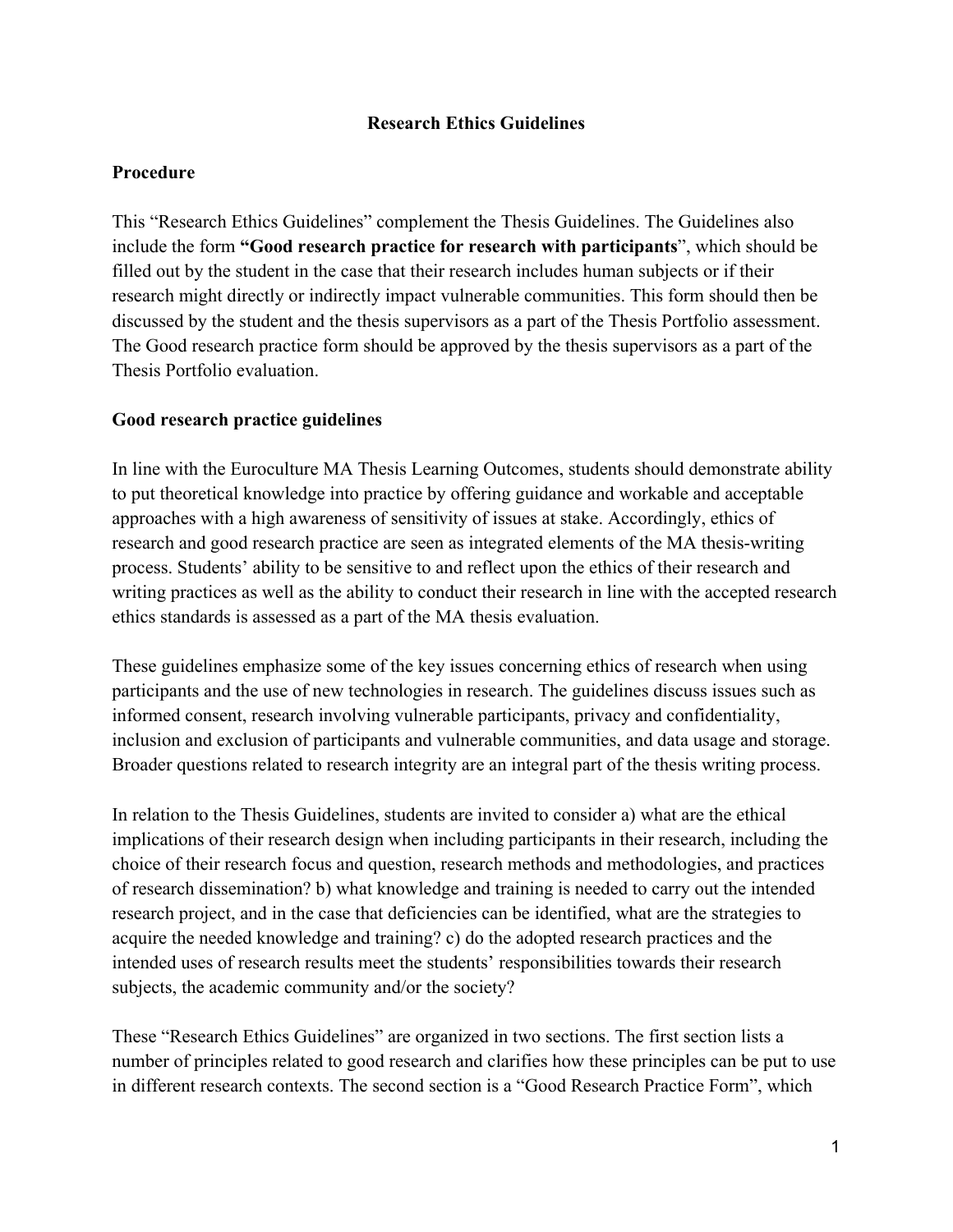should be filled out by the student and is there to help the student and their supervisory team translate good research principles into practice.

#### *Key principles of good research practices when using participants*

- 1. Respect for the autonomy of research subjects
	- a. Informed consent
		- i. *What is informed consent?* Informed consent implies two related elements: participants in research need to first understand, and second voluntarily agree with their intended role in the research project.
		- ii. *How to approach informed consent?* Informed consent should be understood as an ongoing process more than a one-time event. Informed consent is much more than a form to be filled out or a sentence to be recorded, it should be understood as an opportunity to initiate a discussion with research partisans about the research project, their role in it, and all foreseeable consequences of the research project. It is the responsibility of the researcher to ensure that research participants have access to and adequate apprehension of all information that is relevant to the research project and their participation in the research project including information about the foreseeable consequences of their participation in the research project. It is also the responsibility of the student to enable research participants to withdraw their consent at any research stage.
		- iii. *How to understand autonomy in informed consent?* Consent should be intentional and research participants should not be coerced or manipulated to participate in research. All circumstances, practices or norms that implicitly or explicitly impede voluntary consent should be eliminated or minimized.
		- iv. *What form/format should informed consent take?* The default position has been for the participants' consent to be recorded by for instance signing a form, returning a survey or giving consent in an audio or video material.
		- v. *How to approach informed consent in a digital context?* Digital research complicates some of the established standards of good research practices as researchers encounter and have to process constant (often open) data flows in contexts where data production, editing, and sharing is carried out within complex networks. Students are asked to obtain informed consent where possible and particularly in the case where:
			- 1. Data are private more than public;
			- 2. Data are identifiable and traceable to an individual or a group;
			- 3. Data concern sensitive topics;
			- 4. Vulnerable research subjects are included.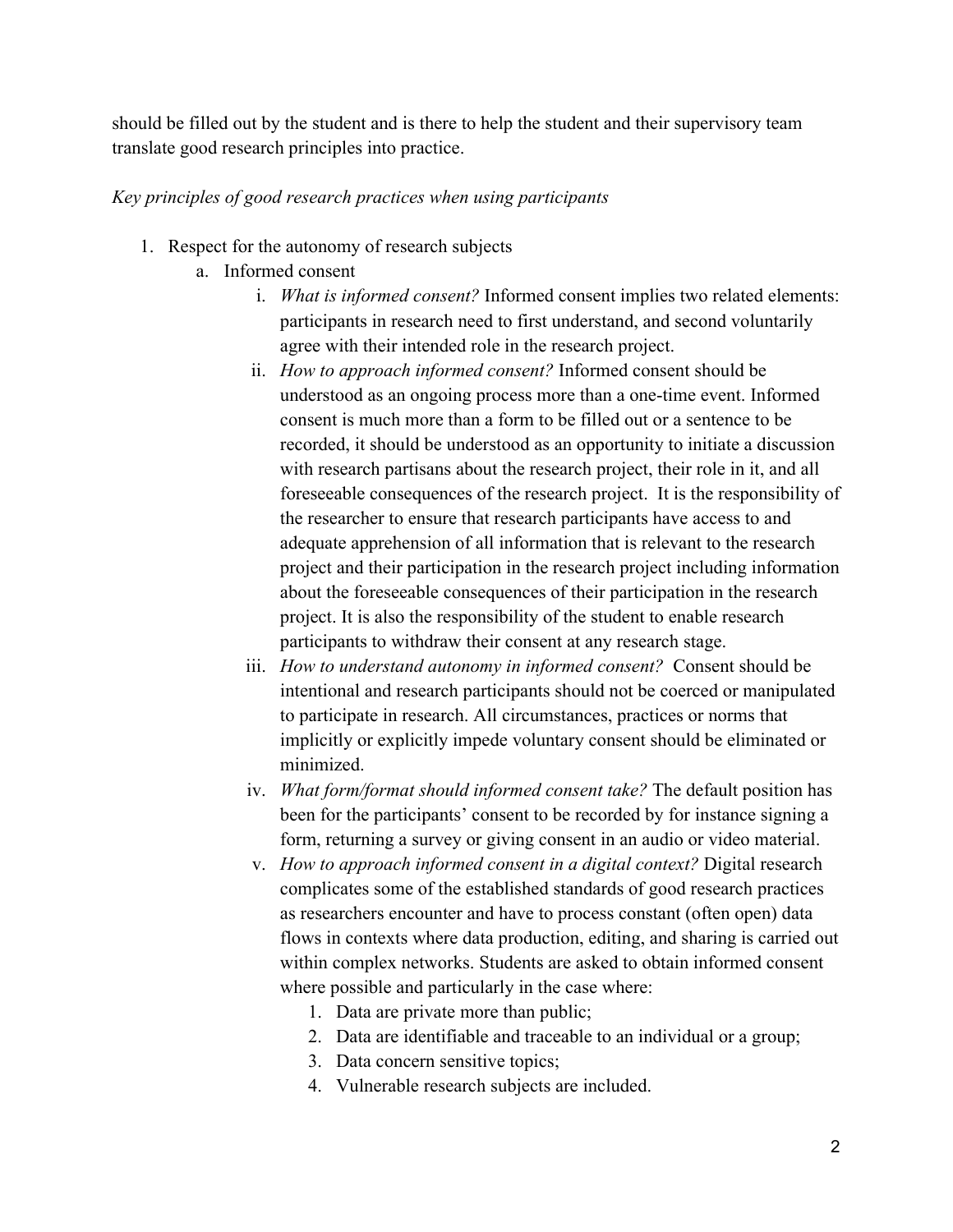(Adopted from McKee and Porter's (2009))

- vi. Ambiguities
	- 1. At times, considerable efforts are needed to obtain informed consent. For instance, communication can be hampered by linguistic or cultural differences between the researcher and research participants. This is why relevant information needs to be communicated clearly and in a way that is attentive to the needs and concerns of the involved participants
	- 2. Informed consent via a written form is not always the most optimal option. Students are asked to seek the most suitable method to obtain informed consent, depending on the context. Cases where informed consent is not explicit, where consent cannot ensure the autonomy of participants, where research is conducted in exceptional circumstances, or where other ambiguities exist, need to be carefully reviewed by the student and the supervisory team, and where needed, by the Euroculture Exam Board.
	- 3. Students should seek to obtain informed consent from all participants and representatives of local communities when collective concerns are at stake. Research that relies on informed consent by institutional gatekeepers, senior managers and/or guardians (only) should be consulted with the supervisory team and the Euroculture Exam Committee if needed. Research that involves children and vulnerable groups (see point 2) should be consulted with the supervisory team and the Euroculture Exam Board if needed.
- 2. Privacy and confidentiality
	- a. *What does it mean to protect privacy of research participants and confidentiality of research information?* To protect privacy of research participants means to maintain and ensure that the ability of research participants to control the information about oneself, ability to make important decisions about one's life, family and social relations is not compromised. To protect confidentiality of information means not to reveal information that research participants consider confidential and/or secret and do not wish to publicly disclose.
	- b. *How to protect privacy and confidentiality of research participants and research information?* Researchers have adopted different strategies to protect privacy and confidentiality of research participants and research data ranging from the option of not recording names and personal data at all, removing names and identifying details in early stages or research, or ensuring the security of data storage. Datasets are to be anonymized before dissemination and publications of research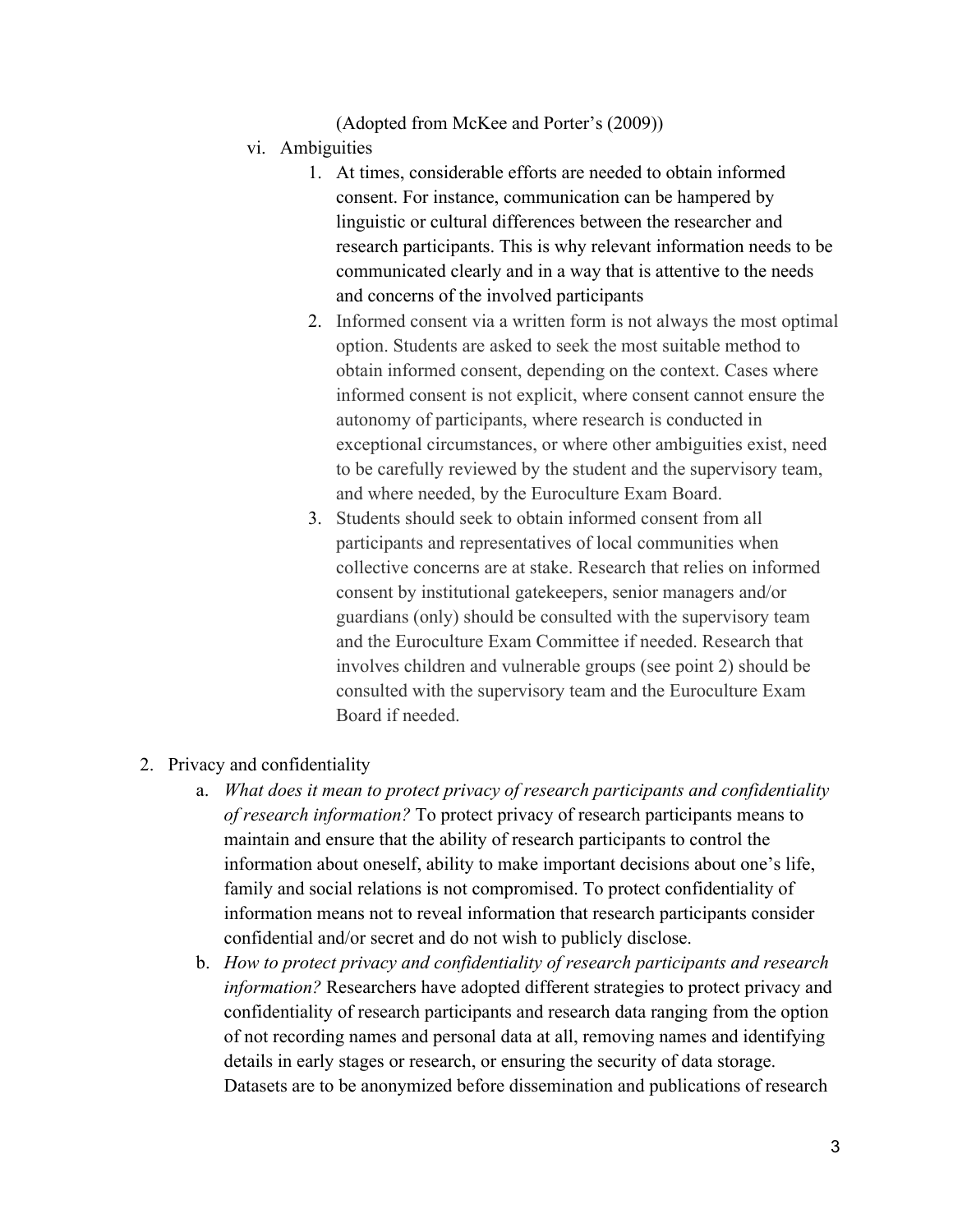results should be stripped of any possible identifiers that allow a person's identity and/or various sensitive attributes to be recognized. Confidential and sensitive research data should be carefully stored and access to it should be restricted.

- c. *How to properly store data?* Where possible, your research data and results should be findable, verifiable, accessible, interoperable and reusable, while adhering to principles of confidentiality and privacy. Students should also think about how possible digital traces of their data storage can compromise confidentiality of the research project. Students should ensure adequate anonymity of data and minimize risks related to storing research data for future use. Students and supervisory teams, and the Euroculture Exam Board if needed, should think about a suitable data management and storage plan as an integrated element of the research project.
- d. Ambiguities
	- 1. Private and confidential information can be (unintentionally) disclosed by people other than the primary researcher. In some cases, public appearances, research conducted in domestic or work spaces might undermine privacy or confidentiality. For that reason, students should make sure that research is conducted in a safe and controlled environment (where possible).
	- 2. Information that is considered to be a part of public record can still be seen as private/confidential, depending on the way it was disclosed, particularly if its disclosure could harm the research participants. The design and implementation of research, including the setting and the used methods and tools, should always be consulted with the supervisory team and, in the case that's of uncertainty, the Euroculture Exam Board.
- 3. Doing good and avoiding harm
	- a. *What does it mean to avoid harm in the context of research?* Research should not cause harm to research participants, wider audiences, or the researcher. This includes, for instance, psychological distress, discomfort, social, economic or political disadvantage, invasion of privacy or infringement of rights. Students should refrain from imposing a risk of harm to others and themselves and they should adopt risk minimization strategies.
	- *b. How can risk related to research be minimized?* 
		- i. Clear, honest and straightforward communication with research participants;
		- ii. Debrief involved participants to minimize the risk of manipulation or misinterpretation;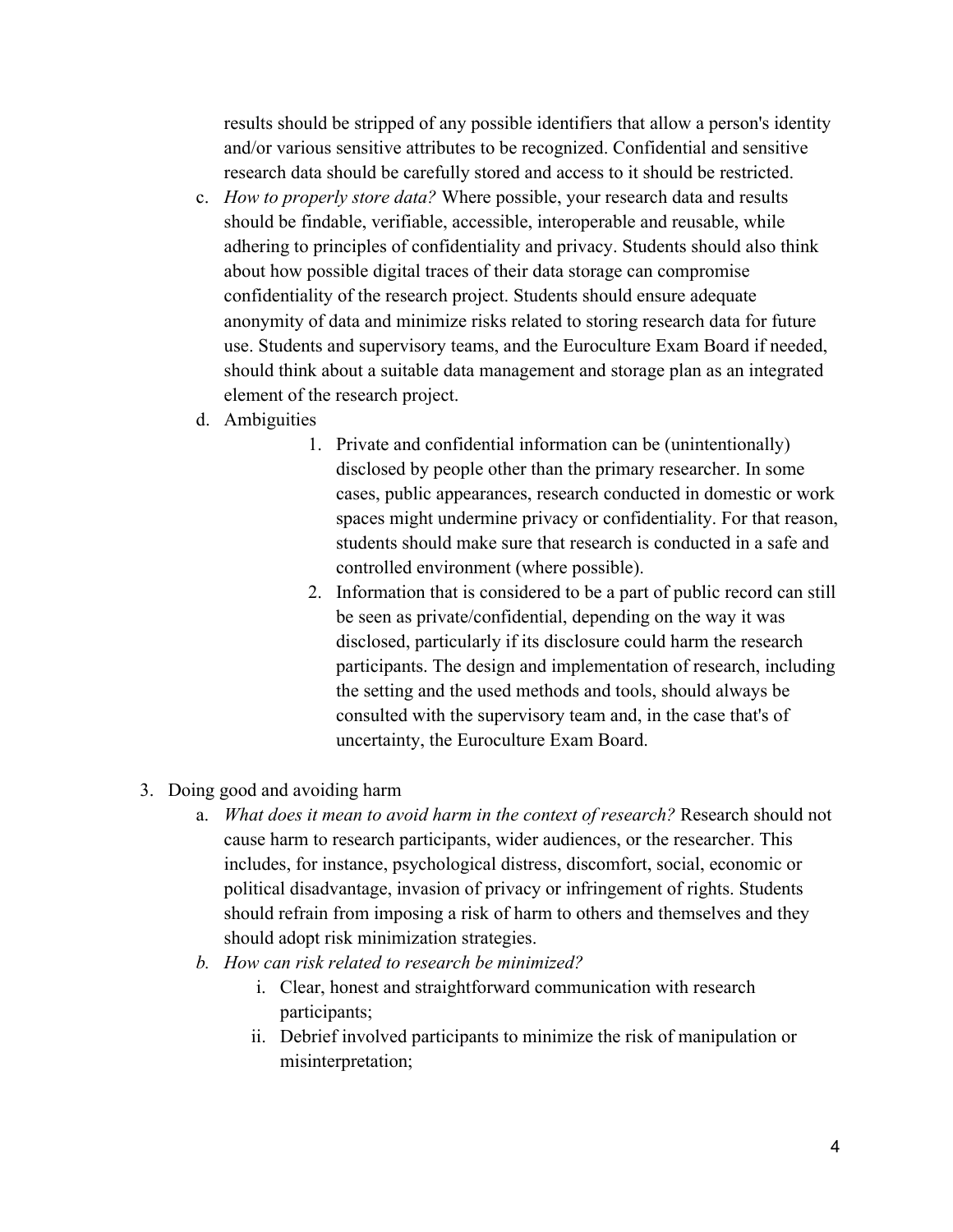- iii. Incorporate members of the involved communities into the research design and research implementation.
- c. *What does the duty of beneficence mean and how far does it stretch?* By contributing to the general body of knowledge, research can also benefit the involved research participants and research subjects. At the same time, students can develop research designs and practices that benefit research participants and their communities directly. This way they can become more than data collectors whose research takes into account positions and needs of the subjects of their research.
- *d. How to develop effective strategies to support research participants and research subjects directly and what are potential concerns of such research practices?*
	- i. Each student should carefully reflect upon the potential risks and benefits of their research;
	- ii. Students can seek to provide benefits to the involved research participants and their communities, but they should be aware of the extent to which they have the needed resources and capacity to achieve meaningful change;
	- iii. Students should refrain from assuming what is best for vulnerable individuals or communities;
	- iv. If students decide to conduct different forms of emancipatory, activist research, this should be carefully discussed by the supervisory team and, where needed, the Euroculture Exam Board.
- e. Ambiguities
	- i. In the case that's where research participants are not, for instance, vulnerable groups but for instance individuals or groups in positions of power, it becomes unclear to what extent the duty of beneficence applies. In such research, the duty of beneficence should be discussed and established by the student with the support of the supervisory team, and the Euroculture Exam Board where needed;
	- ii. Research results might be critical of, or work to the disadvantage of research subjects or participants, also vulnerable groups. Such research should not necessarily be blocked through the use of cost/benefit analysis and should be carefully reflected upon and discussed by the student, the supervisory team, and where needed, the Euroculture Exam Board;
	- iii. Principles of "do no harm" and "do good" are complex; they require careful consideration and should not be subjected to a "simple" consequentialist cost-benefit reasoning;
	- iv. Researchers should be aware of and care for their own well-being. In this context, students can be particularly vulnerable because of their status, limited experiences, etc. It is the joint responsibility of the student and the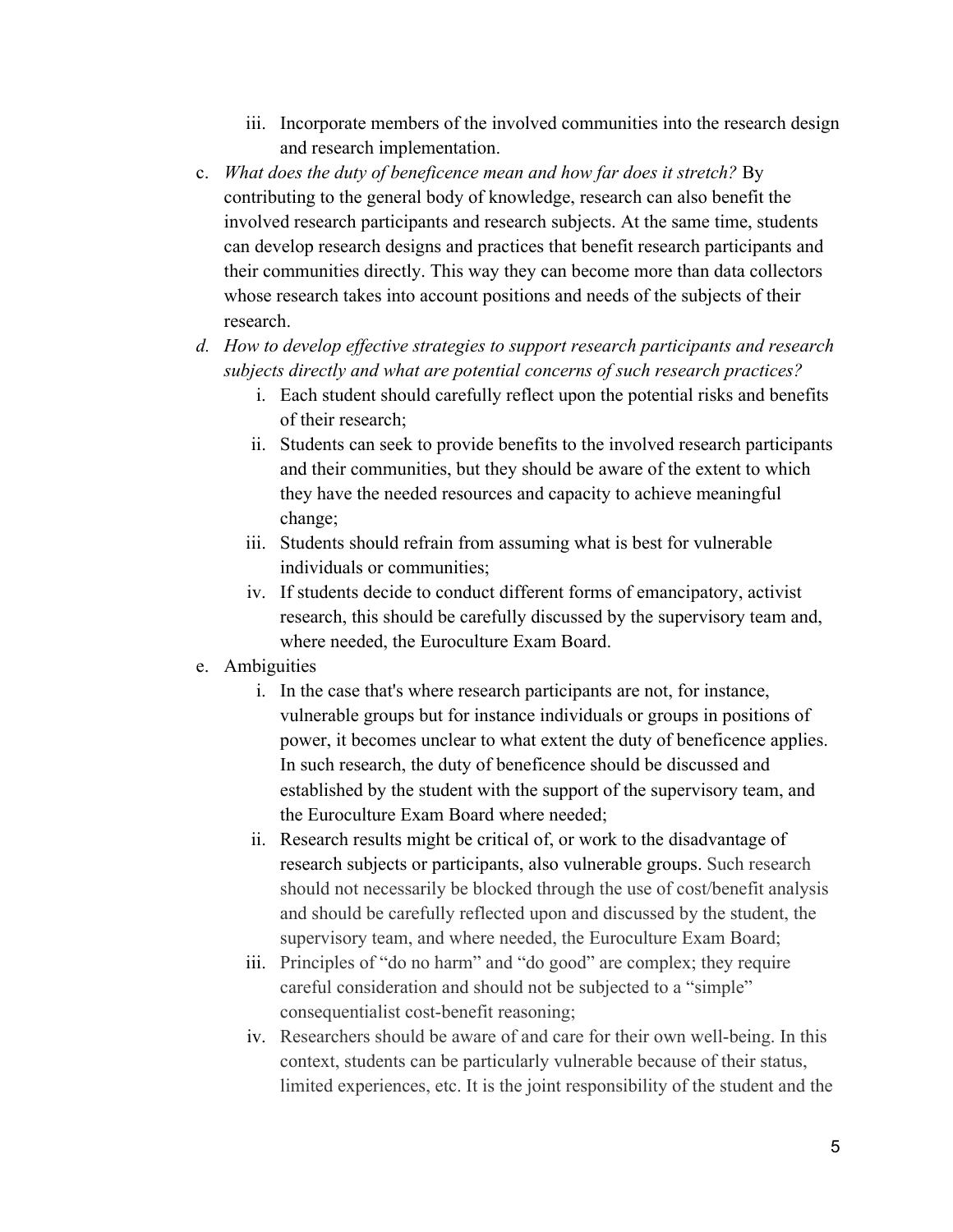supervisory team, and the Euroculture Exam Committee where needed, not to expose the student to any harm and to prevent any risk of harm in connection to the conducted research.

- 4. Relationships, integrity, and care
	- a. Students have a duty to maintain research integrity when designing, implementing and disseminating their research. This (among others) implies that students will refrain from conducting the following practices:
		- i. Fabricate data or cases;
		- ii. Wilfully misinterpret or distort data or results of another research;
		- iii. Plagiarize;
		- iv. Failing to obtain informed consent where need;
		- v. Failing to admit that some data are incomplete or ignoring problematic/outliner research results;
		- vi. Failing to obtain adequate information about the existing state of research in order not to replicate research projects and results
	- b. Students should attend to the relationship that they build with participants and supervisors throughout the research process and should approach others with care, compassion and willingness to listen.
- 5. Vulnerable research participants and data
	- a. Who are vulnerable research participants? We consider vulnerable participants those that are in a particular risk of harm in the specific context of the conducted research. This may include research participants who may lack competence to and/or are unable to protect their own interest by for instance choosing to give or withhold consent. It also concerns individuals or groups that are due to their age, disability, illness, socioeconomic, political or legal status, sexuality, past experiences especially liable to harm. Groups that are considered vulnerable may include, but are not limited to:
		- i. Children under 16;
		- ii. Refugees, internally displaced people, people in forced migration;
		- iii. Sex workers;
		- iv. Dissidents;
		- v. People with disabilities;
		- vi. Traumatised people at risk of re-traumatisation (victims of crime, victims of violence, people from conflict areas);
		- vii. People in a dependent relationship with the researcher.
	- b. *What is meant by the vulnerability of data?* Vulnerabilities of data include but are not limited to sensitive personal data, the gathering of large quantities of personal data, the way it is collected and stored, the source of data (such as data that has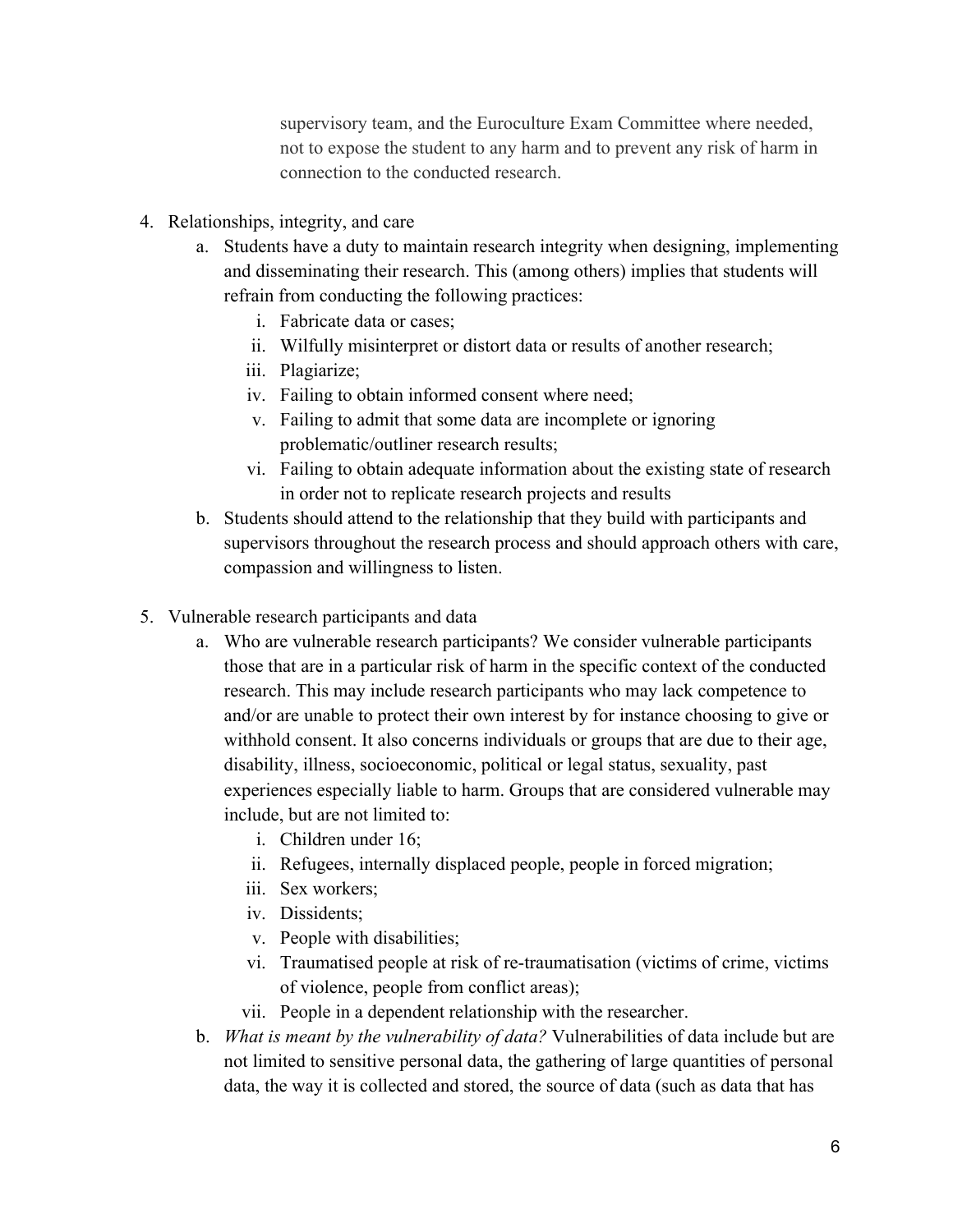been obtained through leaked documents, breaches of personal privacy, or in other potentially contentious manners).

- *c. How can vulnerable participants and/or data be safeguarded?* 
	- i. Students should refrain from duplicating other research, particularly if this implies conducting research with individuals or groups that have been involved in other research projects. Students should always consider if their research is necessary and what are the benefits of their research project for the involved individuals/communities.
	- ii. In principle, students should refrain from directly working with vulnerable participants and/or vulnerable data. Only in exceptional cases where this is absolutely necessary and no suitable alternative is available, students can discuss with the supervisory team – and the Euroculture Exam Committee if needed – if and how to include vulnerable participants. Students should have suitable training and such research should be a part of more advanced rather than regular course work (e.g., MA Thesis).
	- iii. In principle, students should not conduct research at research sites that expose themselves and/or their research participants to any form of harm and/or risk of harm. This includes, but is not limited to, conflict regions and sites where the economic, political, environmental or health conditions may pose risk.
	- iv. In principle, students should avoid field work around topics that could cause harm or risk of harm to themselves and/or research participants. This includes, but it is not limited to, inquiries about illegal/illicit or sensitive political activities of research participants, experiences of violence, abuse or exploitation. Only in exceptional cases where this is absolutely necessary and no suitable alternative is available, students can discuss with the supervisory team – and the Euroculture Exam Committee if needed – if and how to include vulnerable participants in such research. Students should have suitable training and such research should be a part of more advanced rather than regular course work (e.g., MA Thesis).
	- v. In principle, students should not use methodologies and methods that include deception, covert observation, invasive methods, web-crawling, etc.
	- vi. Students should aim at improving the quality of a consent by attending to the reasons why particular participants are vulnerable and adjusting the nature and form of the informed consent to the needs, demands and experiences of vulnerable participants.
	- vii. If there is a risk of re-traumatisation, stigmatisation, or physical or psychological harm, such risk should be eliminated/minimalized.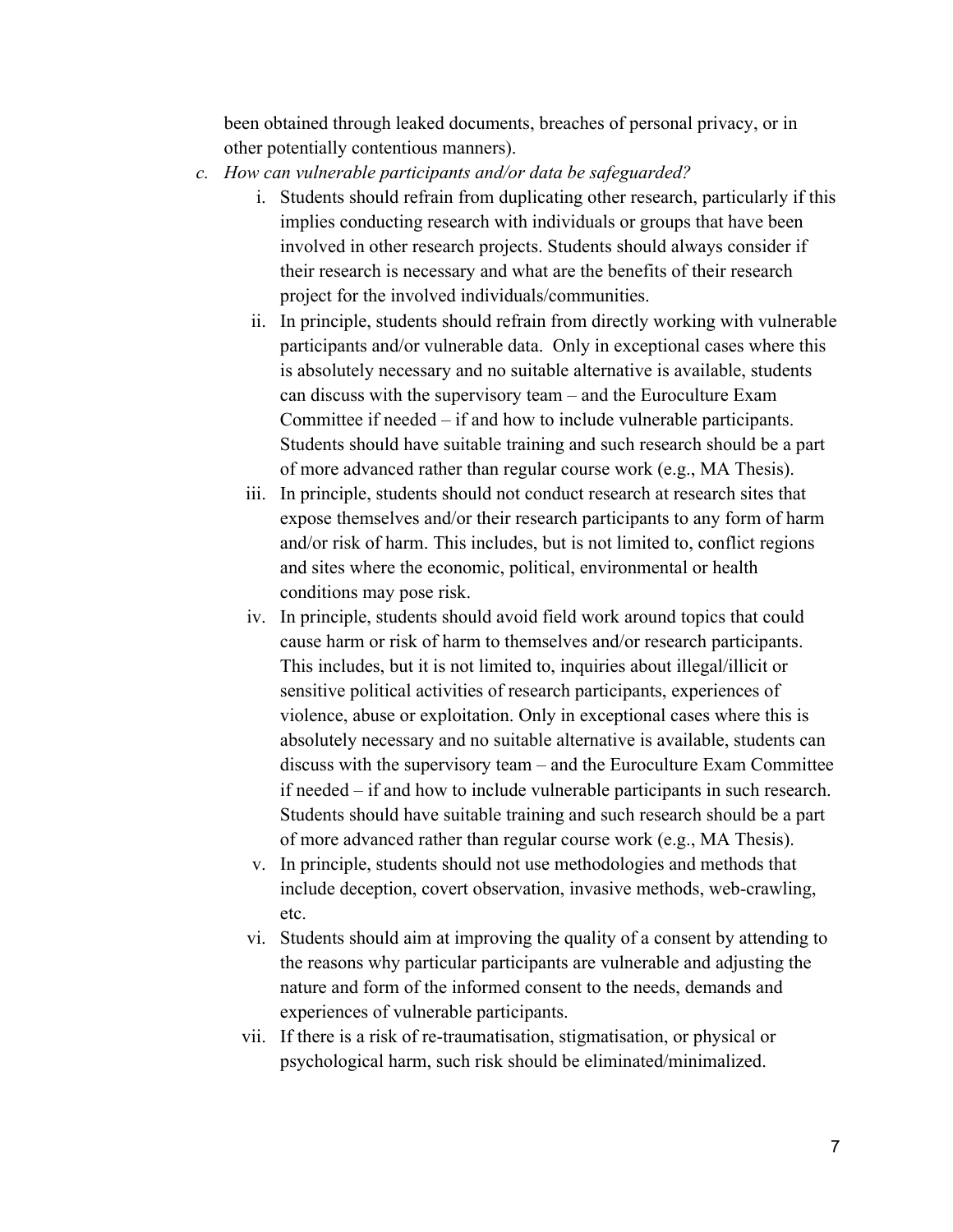- viii. Students should always be aware of the power relations between researchers and research participants and should reflect upon how their position vis-à-vis the research participant (socioeconomic, level of education, race, religion, national origin) affect people's willingness to take part in the research and the research process and results as such.
	- ix. Students should reflect upon how certain privileges that are not necessarily accessible to research participants affect their relations with research participants, the research process and research results.
	- x. Students should always respect human dignity and justice, and students and supervisory teams should consider carefully if the research involving vulnerable subjects is necessary, appropriate, and attentive of power relations and privilege.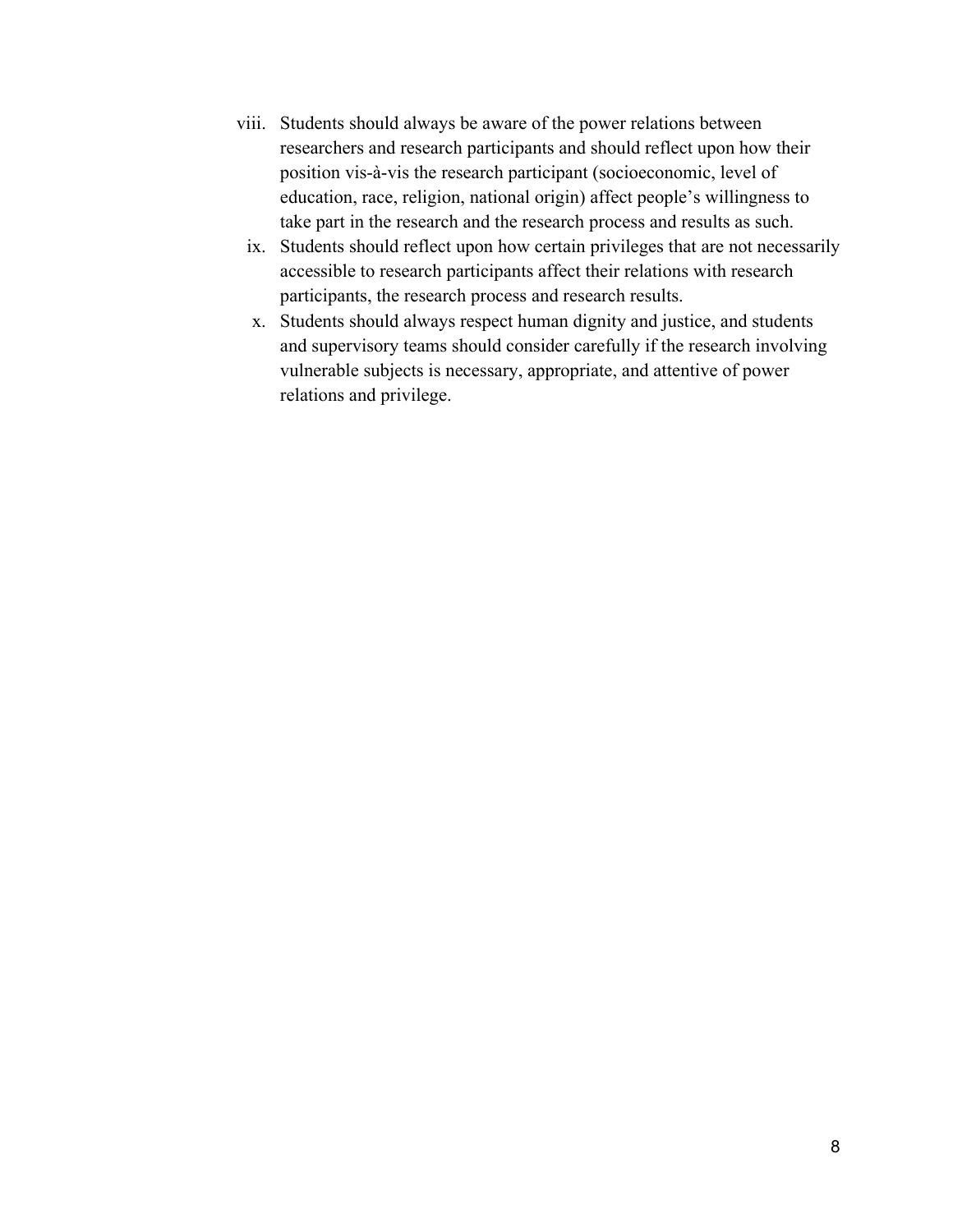#### **Form**

# **"Good research practice when using participants":**

NOTE: this form should be completed by the student if conducting research with participants (individuals, communities, or organisations) and reviewed by the supervisor prior to carrying out the research

# **A. About the study**

- 1. What is the research question?
- 2. Is this study funded? If yes, who is/are the funder(s)?
- 3. Will your research / study involve any of the following?
	- a. Human participants (e.g., for interviews, focus groups, observations, etc.)
	- b. The collection or use of any personal data/identifiable information (e.g., names, email addresses, IP addresses, social media data, visual material, etc.)
	- c. Any other information that could identify (or potentially lead to the identification of) a living individual.
	- d. The potential that findings/conclusions may have negative repercussions for any individuals or group.
	- e. Is there any other reason why your research might raise ethical issues?
	- f. Will the research involve accessing sensitive material, such as material related to terrorism, violent extremism of any kind?

# **B. Data Collection**

- 1. Briefly describe the data collection method(s) to be used (Max.150 words)
- 2. When do you expect to begin data collection? (Approximate date/month is fine)
- 3. What is the approximate duration of your data collection?
- 4. In which country will the study be carried out?
	- a. In one other country, namely ….
	- b. In more than one country, namely ….

Depending on the research site, what are the local procedures for gaining ethical approval?

- 5. Where will your study be done?
	- a. In a research room
	- b. In the participant's home
	- c. Online
	- d. Other, namely ….

Depending on the research site, what are the necessary procedures for carrying out your research with particular focus on the minimalization of risk?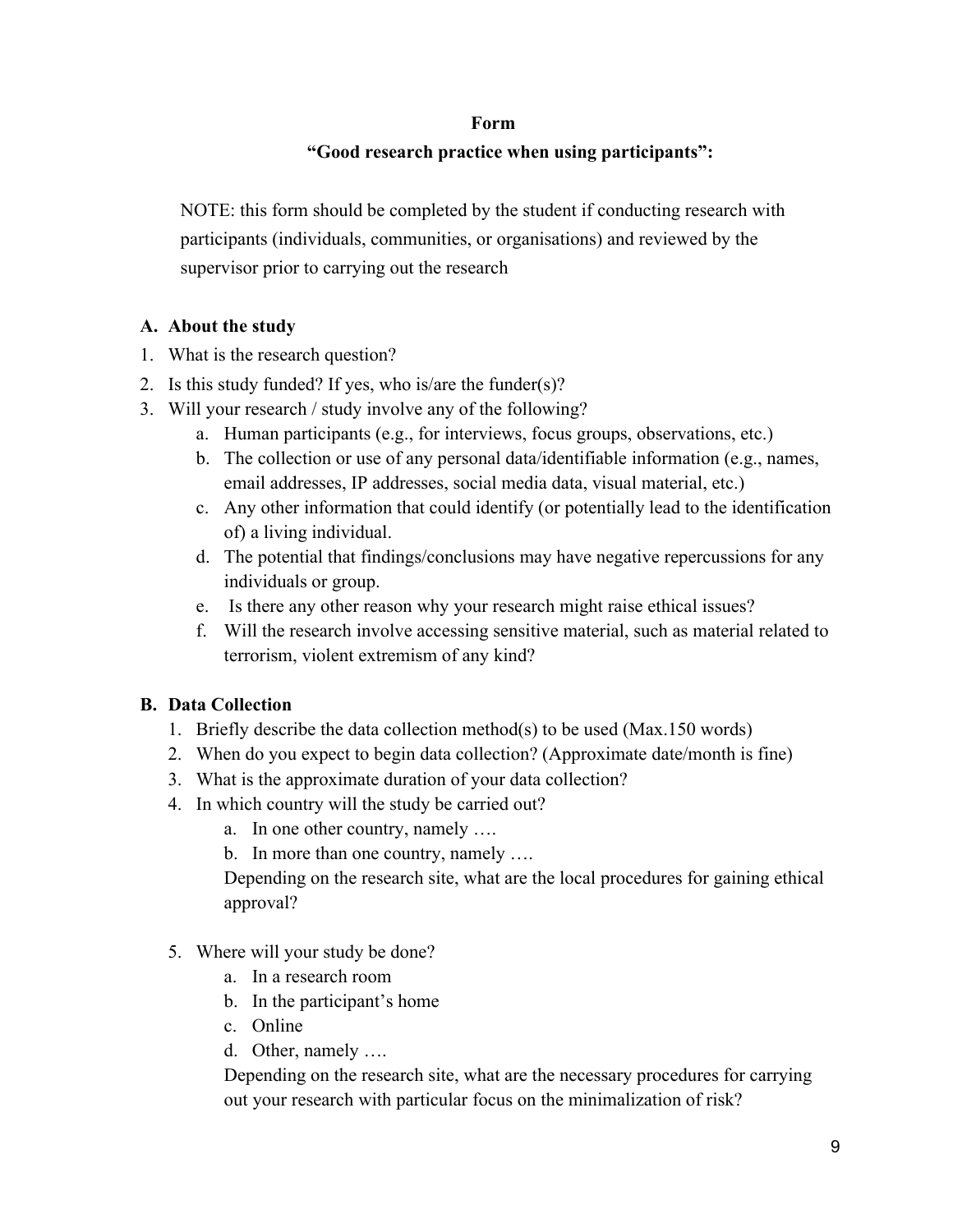- 6. What is the type of the study?
	- a. Questionnaire
	- b. Interview (specify type)
	- c. Observation
	- d. Experiment
	- e. Other, namely ….

Does the study aim to use any research methods and/or tools that could cause the researcher, research participants or third parties any harm or risk of harm?

- 7. Are you working with interpreters/translators/third parties?
	- a. Yes
	- b. No

Please explain how they are recruited and what their role is. How will you ensure that confidentiality is safeguarded by the translator/third party? Are there any concerns for the safety/security of the translator?

8. Briefly outline your data management strategy, how will you store data while protecting confidentiality of information and privacy and anonymity of research participants (max 150 words)

# **C. Research participants**

- 9. Does the research involve vulnerable participants? (See section "Key principles" for explanation)
	- a. Yes, please continue with the questionnaire
	- a. No, please skip questions  $9 23$ .
- 10. Briefly outline how you aim to explain aims, purpose, methods and implications of the research for the research participants (max 150 words)
- 11. Briefly outline how you will explain that participation is voluntary, how you will communicate the right to withdraw consent (max 150 words)
- 12. Briefly outline how you will explain benefits and risks related to the participation in research (max 150 words)
- 13. How will you identify and first approach participants? (Max 150 words)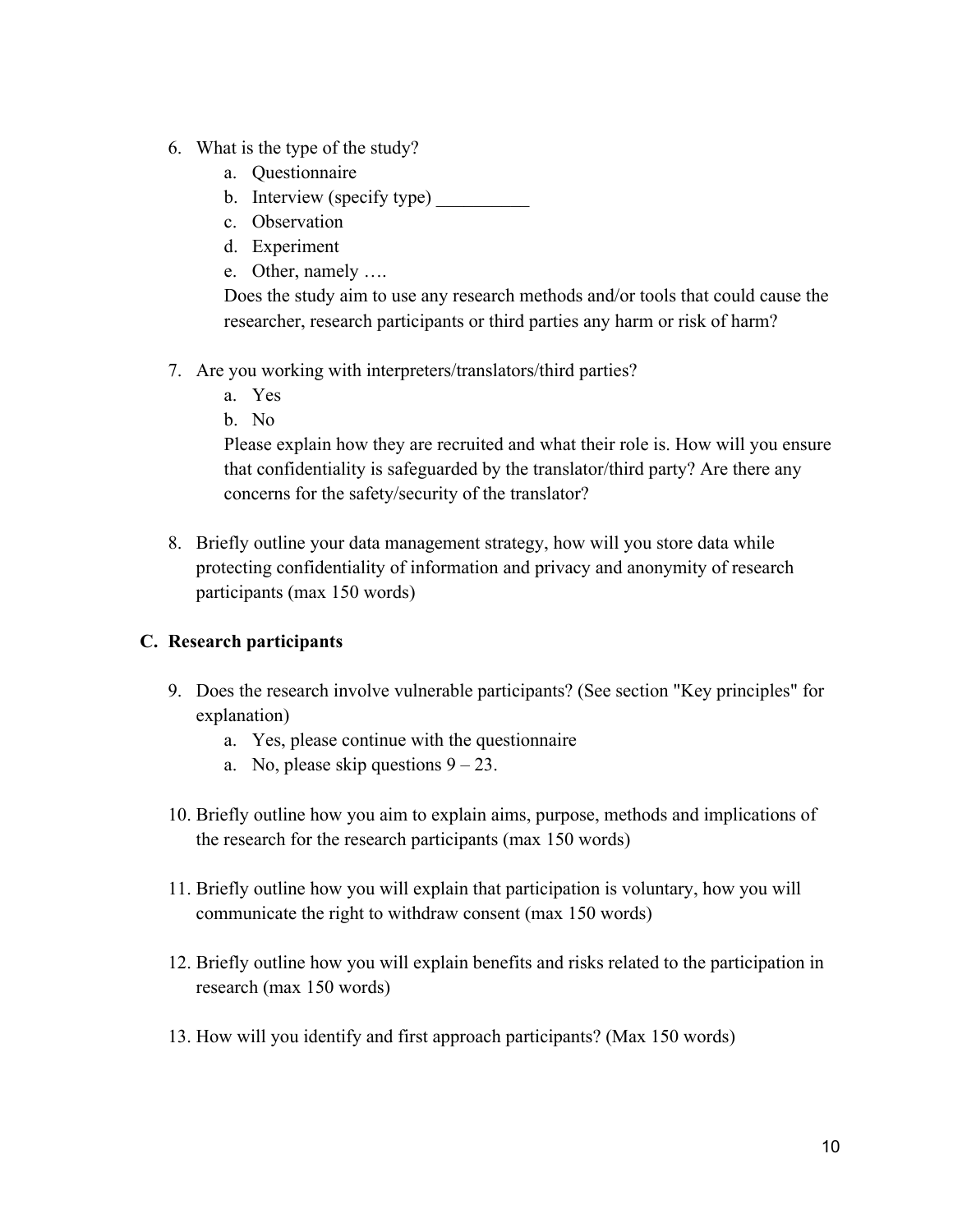- 14. If you need to recruit participants via a gatekeeper, please give details. (Might this raise issues of whether participants' involvement is truly voluntary? Might the gatekeeper influence potential participants in some other way?)
- 15. Are participants recruited because of specific characteristics? (e.g., living in a particular region, having a specific cultural background, having been affected by specific circumstances)
	- a. No
	- b. Yes; Please specify the exact nature and the reason why this is relevant for the study
- 16. What will a participant have to do? (Please, provide a clear description) (max 150 words)
- 17. Can the study have negative consequences for the participants, or does the research involve discomfort for the participants?
	- a. No
	- b. Yes. Please, explain the nature of the discomfort, the reason why this is considered to be necessary and steps that will be taken to minimize discomfort or negative consequences
- 18. To what age group do the participants belong?
	- a. Underage adolescent: 16-17
		- i. Has permission been received from both the adolescent and the parents/caretakers/guardian?
		- ii. Adult: 18 years and older
		- iii. Please note that research that includes minors under 16 should be avoided where possible and other proxy approaches should be considered. If absolutely necessary, research with minors under 16 should be consulted carefully with the supervisory team.
- 19. Are the participants in a dependent or subordinate position to the investigator outside the context of the study?
	- a. No
	- b. Yes; Please, briefly explain (max 150 words)
- 20. Are the participants directly dependent on another person or institution outside the context of the study (such as reliant on a caregiver, living in assisted living or care homes, living in refugee provision, etc?)
	- a. No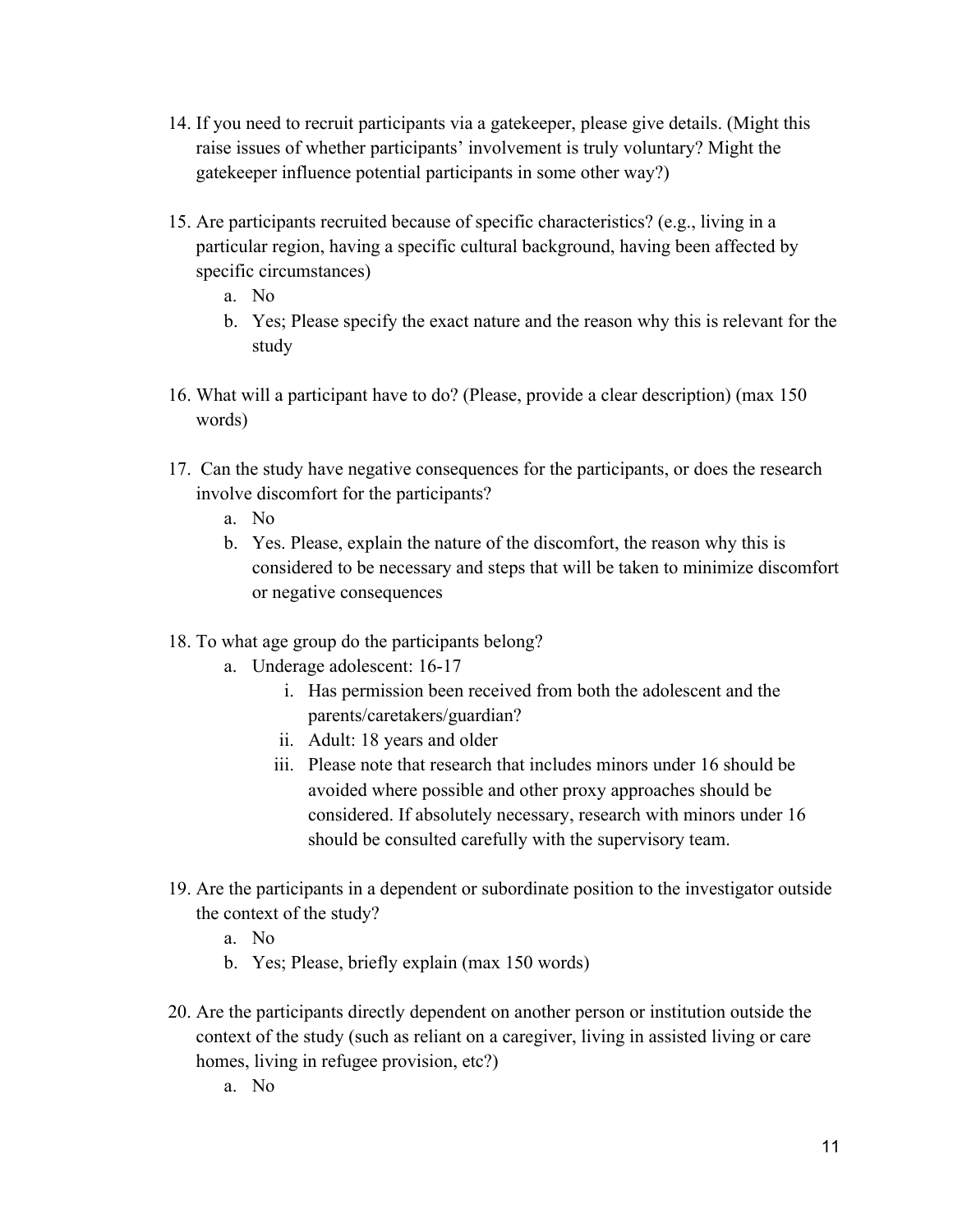- b. Yes; Please, briefly explain (max 150 words).
- 21. Will the research involve discussion of sensitive topics? (See section "Key principles" for explanation)
- 22. Does the study involve any use of deception, and/or will participants not be fully informed the start as to what the study is about)?
- 23. In the case that you will be conducting participant observation or ethnography that will not include obtaining informed consent, please give details and motivate your reasons (Max. 150 words)

# **D. Training and safeguards**

- 24. Do you have the necessary knowledge and training to carry out this project as proposed? Briefly explain. (Max. 150 words)
- 25. How do you intend to address deficiencies in knowledge/training?
- 26. Do you have any previous experience and/or ethics training that is relevant to your research? If yes, please explain. (Max. 150 words)
- 27. What potential ethical concerns does your research raise and how do you plan to address these concerns? Which safeguard measures have you put in place? (Max. 150 words).